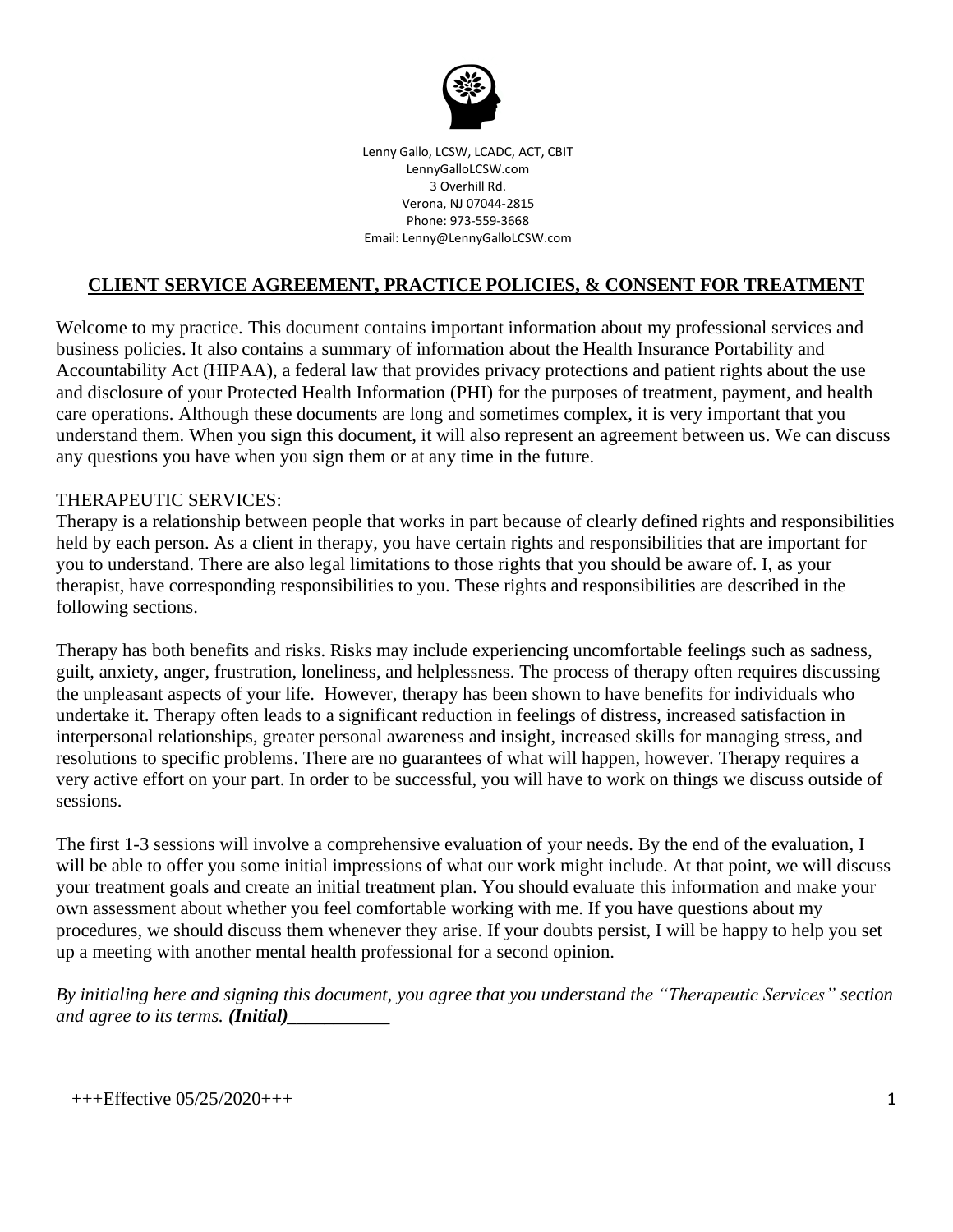### APPOINTMENTS

Appointments will ordinarily be 45-55 minutes in duration and once per week at a time we agree on. This varies depending on your funding type. Some insurance companies allow longer sessions, while other only allow shorter. Some sessions may be more or less frequent as needed. The time scheduled for your appointment is assigned to you and you alone. If you need to cancel or reschedule a session, you must provide 24 hour-notice via voice-message or text. If you miss a session without canceling or cancel with less than 24-hour-notice, my policy is to collect fee—up to \$25.00 [unless we both agree that you were unable to attend due to circumstances beyond your control]. It is important to note that insurance companies do not provide reimbursement for cancelled sessions; thus, you will be responsible for the portion of the fee as described above. Your credit card on file will be charged for any outstanding balances and missed appointment fees. If it is possible, I will try to find another time to reschedule your appointment. In addition, you are responsible for coming to your session on time; if you are late, your appointment will still need to end on time.

*By initialing here and signing this document, you agree that you understand the "Appointments" section and agree to its terms. (Initial)\_\_\_\_\_\_\_\_\_\_\_*

### PROFESSIONAL FEES

The standard fee for the initial intake is \$200.00 and each subsequent session is \$150.00-\$200.00 depending on the time unless we have agreed upon a different amount. For CBIT clients, the fee for subsequent sessions is \$200.00. You are responsible for paying at the time of your session unless prior arrangements have been made. Payment must be made by check, cash, credit, debit card, Paypal, Venmo, Square or Zelle. Any checks returned to my office are subject to an additional charge of \$50.00 to cover the bank fees that I incur. Your credit card on file will be charged for any outstanding balances. If you refuse to pay your debt, I reserve the right to use an attorney or collection agency to secure payment. You WILL NOT be allowed to book any future appointments with any outstanding balances.

Prior to your first session, you will receive a written document via e-mail of your costs for intake and each subsequent session. This document will also outline other less common expenses and how you will be charged. It is very important that you understand this document.

In addition to weekly appointments, it is my practice to charge this amount on a prorated basis (I will break down the hourly cost) for other professional services that you may require such as report writing, telephone conversations that last longer than 15 minutes, attendance at meetings or consultations which you have requested, or the time required to perform any other service which you may request of me. If you anticipate becoming involved in a court case, I recommend that we discuss this fully before you waive your right to confidentiality. If your case requires my participation, you will be expected to pay for the professional time required even if another party compels me to testify.

*By initialing here and signing this document, you agree that you understand the "Professional Fees" section and agree to its terms. (Initial)* 

#### INSURANCE

In order for us to set realistic treatment goals and priorities, it is important to evaluate what resources you have available to pay for your treatment. If you have a health insurance policy, it will usually provide some coverage for mental health treatment. With your permission, my billing service and I will assist you to the extent possible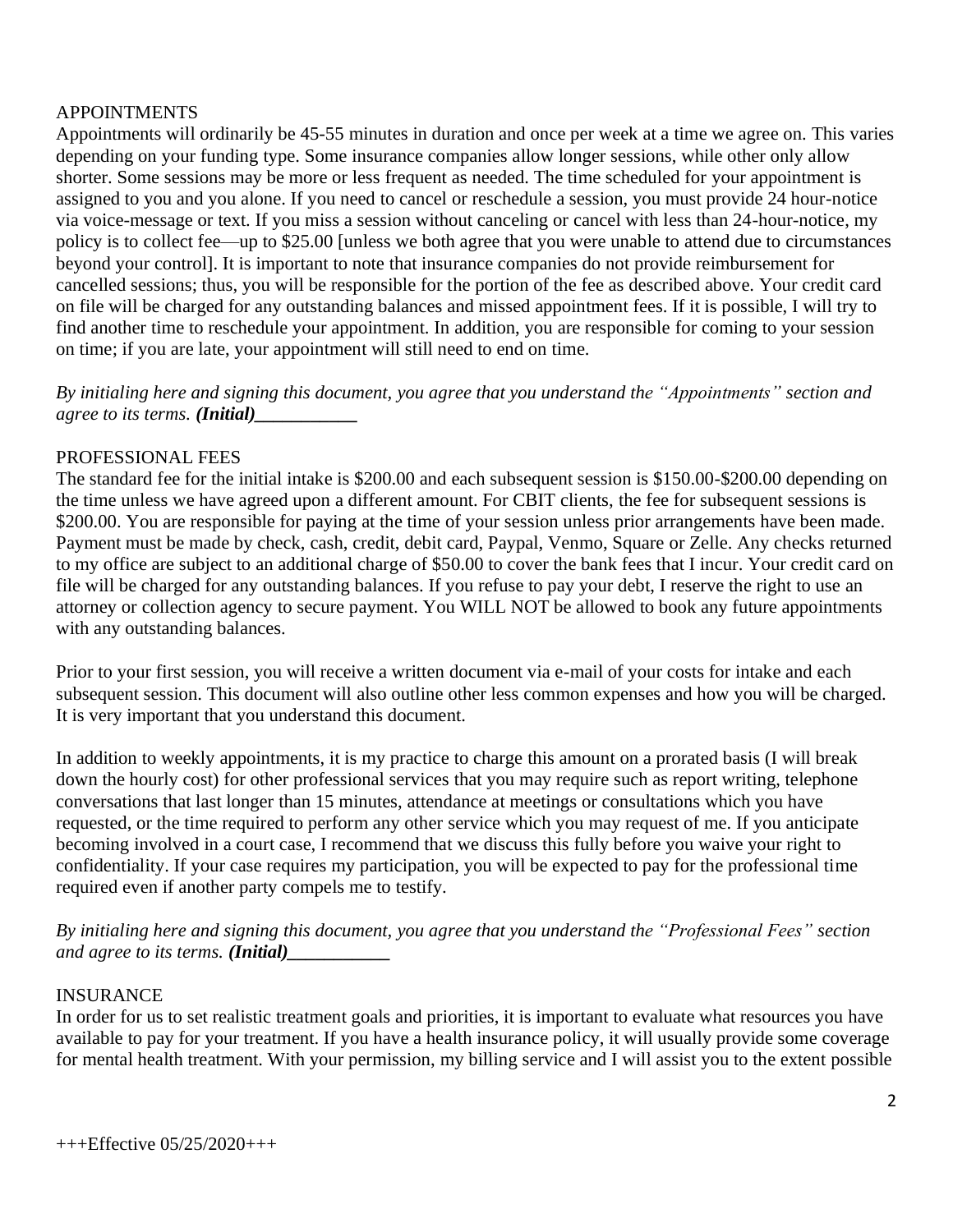in filing claims and ascertaining information about your coverage, but you are responsible for knowing your coverage and for letting me know if/when your coverage changes.

Due to the rising costs of health care, insurance benefits have increasingly become more complex. It is sometimes difficult to determine exactly how much mental health coverage is available. Managed Health Care plans such as HMOs and PPOs may require advance authorization, without which they may refuse to provide reimbursement for mental health services. These plans are often limited to short-term treatment approaches designed to work out specific problems that interfere with a person's usual level of functioning. It may be necessary to seek approval for more therapy after a certain number of sessions. While a lot can be accomplished in short-term therapy, some patients feel that they need more services after insurance benefits end. Some managed-care plans will not allow me to provide services to you once your benefits end. If this is the case, I will do my best to find another provider who will help you continue your therapy.

You should also be aware that most insurance companies require you to authorize me to provide them with a clinical diagnosis. Diagnoses are technical terms that describe the nature of your problems and whether they are short-term or long-term problems. All diagnoses come from a book entitled the DSM-V. There is a copy in my office and I will be glad to let you see it to learn more about your diagnosis, if applicable. Sometimes I have to provide additional clinical information such as treatment plans or summaries, or copies of the entire record (in rare cases). This information will become part of the insurance company files and will probably be stored in a computer. Though all insurance companies claim to keep such information confidential, I have no control over what they do with it once it is in their hands. In some cases, they may share the information with a national medical information databank. I will provide you with a copy of any report I submit, if you request it.

In addition, if you plan to use your insurance, authorization from the insurance company may be required before they will cover therapy fees. If you did not obtain authorization and it is required, you are responsible for full payment of the fee. Many policies leave a percentage of the fee (which is called co-insurance) or a flat dollar amount (referred to as a co-payment) to be covered by the patient. Either amount is to be paid at the time of the visit. In addition, some insurance companies also have a deductible, which is an out-of-pocket amount, that must be paid by the patient before the insurance companies are willing to begin paying any amount for services. This will typically mean that you will be responsible to pay for initial sessions with me until your deductible has been met; the deductible amount may also need to be met at the start of each calendar year. Once we have all of the information about your insurance coverage, we will discuss what we can reasonably expect to accomplish with the benefits that are available and what will happen if coverage ends before you feel ready to end your sessions. It is important to remember that you always have the right to pay for my services yourself to avoid the problems described above, unless prohibited by my provider contract.

If I am not a participating provider for your insurance plan, I will supply you with a receipt of payment for services, which you can submit to your insurance company for reimbursement. Please note that not all insurance companies reimburse for out-of-network providers. If you prefer to use a participating provider, I will refer you to a colleague.

## PLEASE NOTE: YOU WILL BE RESPONSIBLE FOR THE REMIANING BALANCE ON ANY CLAIMS DENIED BY YOUR INSURANCE COMPANY.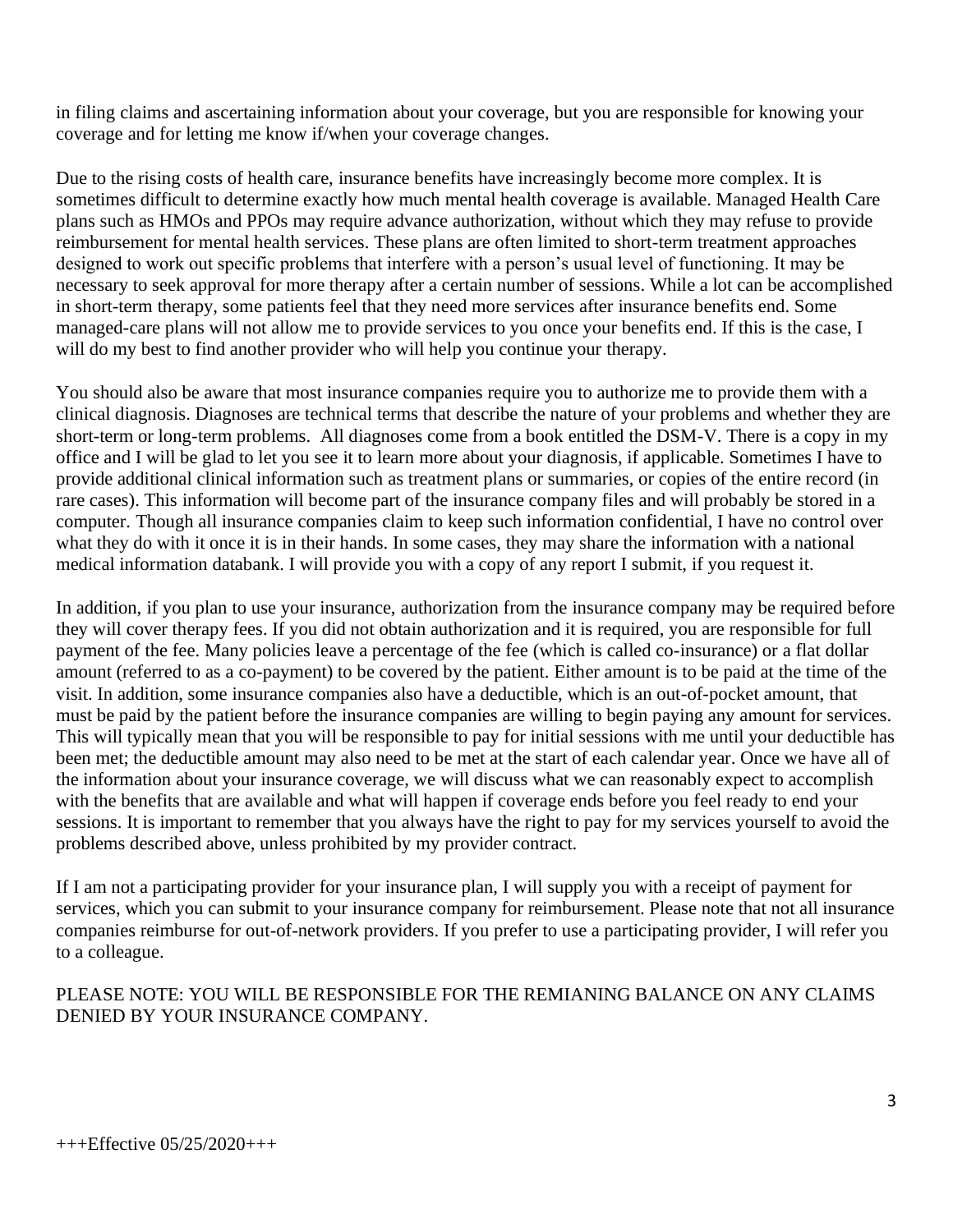By signing this document, you are authorizing me to contact your insurance provider for any purposes that may be necessary for obtaining authorization or claims.

*By initialing here and signing this document, you agree that you understand the "Insurance" section and agree to its terms. (Initial)* 

## PROFESSIONAL RECORDS

I am required to keep appropriate records of the psychological services that I provide. Your records are maintained in a secure location. I keep brief records noting that you were here, your reasons for seeking therapy, the goals and progress we set for treatment, your diagnosis, topics we discussed, your medical, social, and treatment history, records I receive from other providers, copies of records I send to others, and your billing records. Except in unusual circumstances that involve danger to yourself, you have the right to a copy of your file. Because these are professional records, they may be misinterpreted and/or upsetting to untrained readers. For this reason, I recommend that you initially review them with me, or have them forwarded to another mental health professional to discuss the contents. If I refuse your request for access to your records, you have a right to have my decision reviewed by another mental health professional, which I will discuss with you upon your request. You also have the right to request that a copy of your file be made available to any other health care provider at your written request.

*By initialing here and signing this document, you agree that you understand the "Professional Records" section and agree to its terms. (Initial)* 

# CONFIDENTIALITY

My policies about confidentiality, as well as other information about your privacy rights, are fully described in a separate document entitled "Notice of Privacy Practices." You have been provided with a copy of that document and it is your responsibility to review that document. I will go over the document during the first intake session. Please remember that you may reopen the conversation at any time during our work together.

*By initialing here and signing this document, you agree that you understand the "Confidentiality" section and agree to its terms. (Initial)\_\_\_\_\_\_\_\_\_\_\_*

# PARENTS & MINORS

While privacy in therapy is crucial to successful progress, parental involvement can also be essential. It is my policy not to provide treatment to a child under age 13 unless s/he agrees that I can share whatever information I consider necessary with a parent. For children 14 and older, I request an agreement between the client and the parents allowing me to share general information about treatment progress and attendance, as well as a treatment summary upon completion of therapy. All other communication will require the child's agreement, unless I feel there is a safety concern, in which case I will make every effort to notify the child of my intention to disclose information ahead of time and make every effort to handle any objections that are raised.

*By initialing here and signing this document, you agree that you understand the "Parents & Minors" section and agree to its terms. (Initial)\_\_\_\_\_\_\_\_\_\_\_*

# ELECTRONIC COMMUNICATION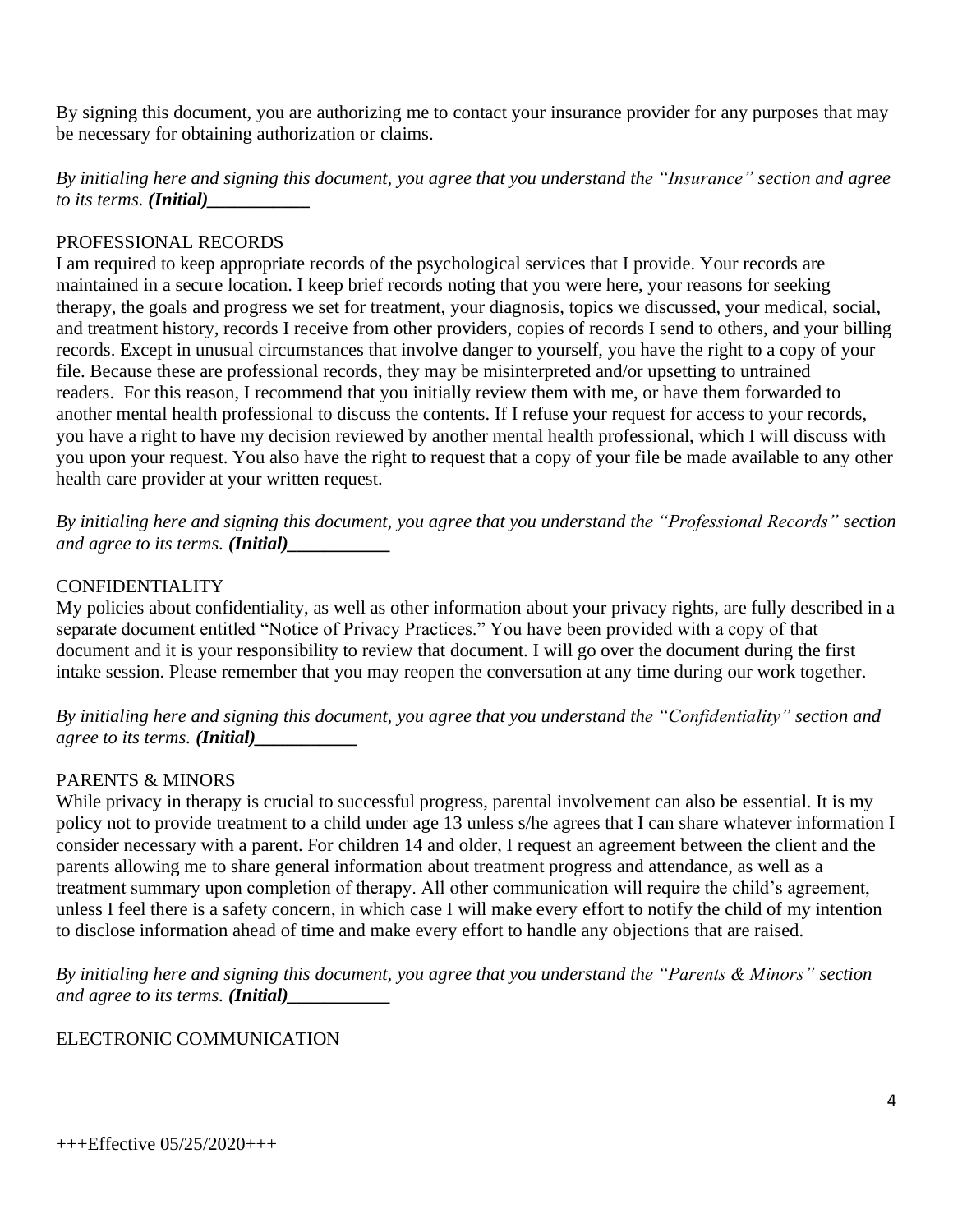I cannot ensure the confidentiality of any form of communication through electronic media, including text messages. If you prefer to communicate via email or text messaging for issues regarding scheduling or cancellations, I will do so. While I may try to return messages in a timely manner, I cannot guarantee immediate response and request that you do not use these methods of communication to discuss therapeutic content and/or request assistance for emergencies.

Services by electronic means, including but not limited to telephone communication, the Internet, facsimile machines, and e-mail is considered telemedicine. Telemedicine is broadly defined as the use of information technology to deliver medical services and information from one location to another. If you and I choose to use information technology for some or all of your treatment, you need to understand that: (1) You retain the option to withhold or withdraw consent at any time without affecting the right to future care or treatment or risking the loss or withdrawal of any program benefits to which you would otherwise be entitled. (2) All existing confidentiality protections are equally applicable. (3) Your access to all medical information transmitted during a telemedicine consultation is guaranteed, and copies of this information are available for a reasonable fee. (4) Dissemination of any of your identifiable images or information from the telemedicine interaction to researchers or other entities shall not occur without your consent. (5) There are potential risks, consequences, and benefits of telemedicine. Potential benefits include, but are not limited to improved communication capabilities, providing convenient access to up-to-date information, consultations, support, reduced costs, improved quality, change in the conditions of practice, improved access to therapy, better continuity of care, and reduction of lost work time and travel costs. Effective therapy is often facilitated when the therapist gathers within a session or a series of sessions, a multitude of observations, information, and experiences about the client. Therapists may make clinical assessments, diagnosis, and interventions based not only on direct verbal or auditory communications, written reports, and third person consultations, but also from direct visual and olfactory observations, information, and experiences. When using information technology in therapy services, potential risks include, but are not limited to the therapist's inability to make visual and olfactory observations of clinically or therapeutically potentially relevant issues such as: your physical condition including deformities, apparent height and weight, body type, attractiveness relative to social and cultural norms or standards, gait and motor coordination, posture, work speed, any noteworthy mannerism or gestures, physical or medical conditions including bruises or injuries, basic grooming and hygiene including appropriateness of dress, eye contact (including any changes in the previously listed issues), sex, chronological and apparent age, ethnicity, facial and body language, and congruence of language and facial or bodily expression. Potential consequences thus include the therapist not being aware of what he or she would consider important information, that you may not recognize as significant to present verbally the therapist.

*By initialing here and signing this document, you agree that you understand the "Electronic Communication" section and agree to its terms. (Initial)* 

## CONTACTING YOU

It is my policy's practice to contact people via phone messages, texts, e-mails, and written communication sent to a home address. I make every effort to provide anonymity when contacting patients, but there are risks involved in any forms of contact through these methods. Risks include but are not limited to: someone else besides you opening mail or mail being accidentally delivered by Post office to the wrong address; Someone other than yourself seeing a text message or e-mail communication; someone other than yourself listening to a voice message. I make every effort to protect anonymity when contacting patients. I will never leave voice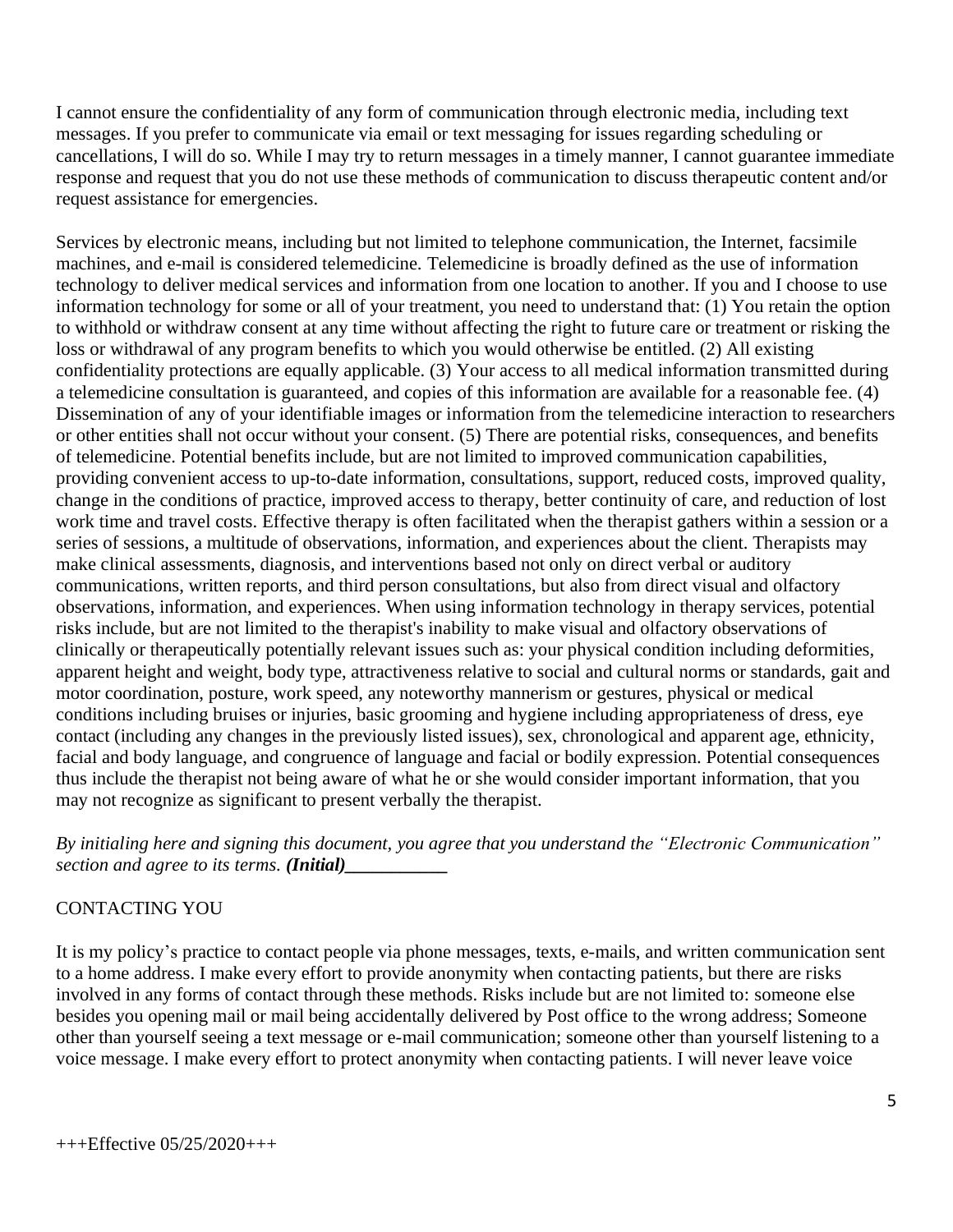messages with sensitive material and keep my contacts brief. If you wish to not be contacted in a specific form, please notify me and I will honor your wishes. For emergency purposes, however, I will need at least two methods of contacting you, one of which must be written. If you are uncomfortable with this, please discuss this with me prior to our working together and I will make reasonable accommodations to the best extent possible.

*By initialing here and signing this document, you agree that you understand the "Contacting You" section and agree to its terms. (Initial)* 

### CONTACTING ME

I am often not immediately available by telephone. I do not answer my phone when I am with clients or otherwise unavailable. At these times, you may leave a message on my confidential voicemail and your call will be returned as soon as possible, but it may take a day or two for non-urgent matters. If, for any number of unseen reasons, you do not hear from me or I am unable to reach you, and you feel you cannot wait for a return call or if you feel unable to keep yourself safe, 1) go to your local hospital emergency room, or 2) call 911 and ask to speak to the mental health worker on call. I will make every attempt to inform you in advance of planned absences and provide you with the name and phone number of the mental health professional covering my practice when I am unavailable. In addition to contacting me, please see my policies on social media as outlined below.

### SOCIAL MEDIA

While I appreciate people finding me on social media platforms, as a LCSW, I am not allowed to contact (i.e. "friend") or respond to any patient with whom I am currently engaging in clinical services by any forms of social media. I do not accept friend or contact requests from current or former clients on any social networking site (Facebook, LinkedIn, Snapchat, Instagram, Twitter, etc). I believe that adding clients as friends or contacts on these sites can compromise your confidentiality and your respective privacy. It may also blur the boundaries of our therapeutic relationship. If you have questions about this, please bring them up when we meet, and we can talk more about it.

If you are inclined, you can "like" my "Lenny Gallo, LCSW" page on Facebook or leave a review of my services on Health Grades, Google, Facebook, or other platforms. While they are greatly appreciated, I will never solicit a "review" from you or ask you to "like" a page. Please know that should you choose to engage in these practices may expose your anonymity may be compromised. While some services allow you to remain anonymous, others will require a name or will utilize your profile information. I cannot control who sees your information on the web and if anonymity is a concern, I ask that you refrain from these practices and not engage in social media platforms connected to me.

*By initialing here and signing this document, you agree that you understand the "Contacting Me & Social Media*" *section and agree to its terms. (Initial)\_\_\_\_\_\_\_\_\_\_\_\_\_\_\_\_\_\_\_\_\_\_\_\_\_\_\_\_* 

## UNEXPECTED THERAPIST ABSENCE

In the event of my unplanned absence from practice, whether due to injury, illness, death, or any other reason, I maintain a detailed Professional Will with instructions for an Executor to inform you of my status and ensure your continued care in accordance with your needs. The Executor of my Professional Will is Talila Marcus,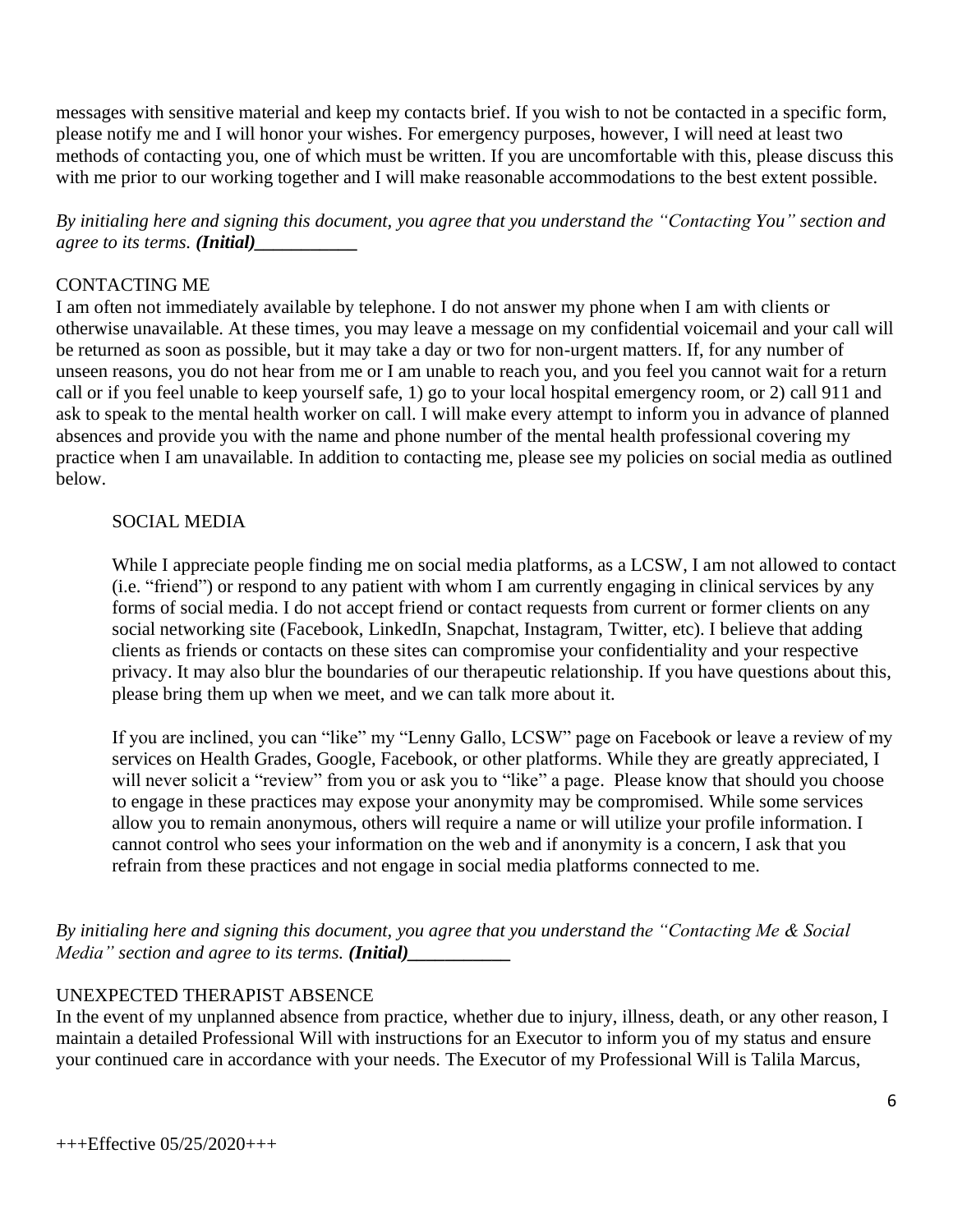LCSW, and the Secondary Executor (i.e., the person who would take on the Executor role if the named Executor is unavailable) is Ramona Tranculov, LCSW, LCADC. The Third executer is Kristina Oyarzun, LPC. You authorize the Executor, Secondary Executor, and Third Executer, to access your treatment and financial records only in accordance with the terms of my Professional Will, and only in the event that I experience an event that has caused or is likely to cause a significant unplanned absence from practice.

*By initialing here and signing this document, you agree that you understand the "Unexpected Therapist Absence*" *section and agree to its terms. (Initial)* 

# SCHEDULING EVERY-OTHER-WEEK/TOUCH-UP SESSIONS/TERMINATION

I only see people in my practice on a weekly basis and do not accommodate every-other-week sessions. Eventually as individuals feel better there is a natural inclination to want to shift sessions to every-other-week (biweekly). When this happens, I like to review the progress we have made and reassess your goals for therapy to decide if therapy is still productive for you. If you find that you're in a position where you would like to slow down with therapy, then I request that you take a break from therapy. Please note when you are ready to take a break from therapy, your spot will not be held. Should you wish to come back, you will have to reserve a new space if one is available.

Similarly, when we feel that you are ready for touch-up sessions (once a month or less), you will not have a reserved spot. I make every effort to try and accommodate touch-up sessions on an as needed basis, but please note that touch-up sessions are given on a first-come-first-serve basis when space is available and cannot be guaranteed. In the event that you want to see a therapist regularly on a once-a-month basis, you and I can work together to find someone who can accommodate that level of frequency.

Ending relationships can be difficult. Therefore, it is important to have a termination process in order to achieve some closure. The appropriate length of the termination depends on the length and intensity of the treatment. I will bring up termination during our first session. I may terminate treatment after appropriate discussion with you and a termination process if I determine that the psychotherapy is not being effectively used or if you are in default on payment. I will not terminate the therapeutic relationship without first discussing and exploring the reasons and purpose of terminating. If therapy is terminated for any reason or you request another therapist, I will provide you with a list of qualified psychotherapists to treat you. You may also choose someone on your own or from another referral source.

Should you fail to schedule an appointment for three consecutive weeks, unless other arrangements have been made in advance, for legal and ethical reasons, I must consider the professional relationship discontinued. When your case is terminated you will receive a letter at your home address that documents that our services have terminated.

*By initialing here and signing this document, you agree that you understand the "Scheduling Every-Other-Week/Touch-Up sessions/Termination" section and agree to its terms. (Initial)\_\_\_\_\_\_\_\_\_\_\_*